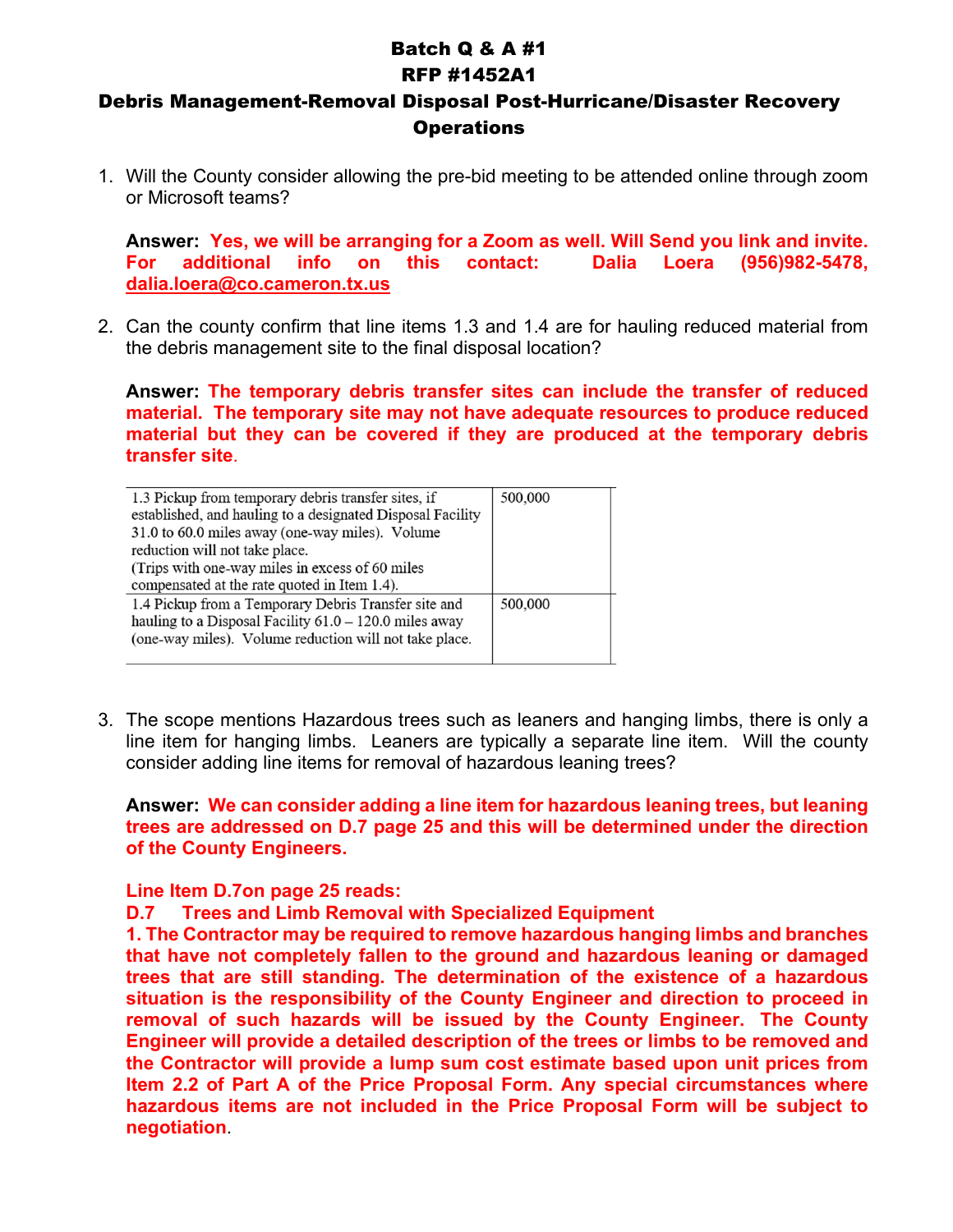4. Can the County confirm that the contractor cannot win just the hazardous waste portion alone by bidding on both?

**Answer: If submitting for 1452 A1 – vendor will be considered for award on this. If submitting for 1452A3 – vendor will be considered for award on this. If firm would like to be considered for only the Hazardous Waste submit 1452A3.** 

**As noted in proposal vendor can also submit for both – if interested in being considered for both.** 

5. We would like to request a copy of the current pricing or past bid tabulation for the abovementioned proposal.

**Answer**: **Current pricing will be included the follow-up Q&A section on the Purchasing Web-Site**

6. We are in the process of reviewing the RFP For Debris Management and had a question regarding the Mandatory Prebid scheduled for 06.08.22 @ 10:00 am. Would the County consider providing a call-in number or opportunity for Zoom for the Prebid? We would love to have an opportunity to submit a proposal to the County but we may have a conflict for someone to attend the Prebid in person.

## **Answer**: **See below for web-site link**

**[https://www.cameroncountytx.gov/wp-content/uploads/2022/05/Cameron-County-Purchasing-](https://www.cameroncountytx.gov/wp-content/uploads/2022/05/Cameron-County-Purchasing-Department-Zoom-002.pdf)[Department-Zoom-002.pdf](https://www.cameroncountytx.gov/wp-content/uploads/2022/05/Cameron-County-Purchasing-Department-Zoom-002.pdf)**

7. Item with an X on page 2 must it be submitted>

**Answer**: **Yes, cover sheet and all attachments.**

8. On page 13 if we would like to submit A1 & A3 combined, can we submit the required forms once rather than twice.

**Answer: It is not necessary to duplicate forms for submittal on a comb effort.** 

9. There are difference proposal formats on page 35-36 vis 45-49. Which should we follow?

**Answer: Page 35-36 applies to executive summary only and the page limitation are noted on page 35-36. Page 45 thru 49 applies to qualification response format only and no specific page limitation on this section. Are there section specifics page limitations?**